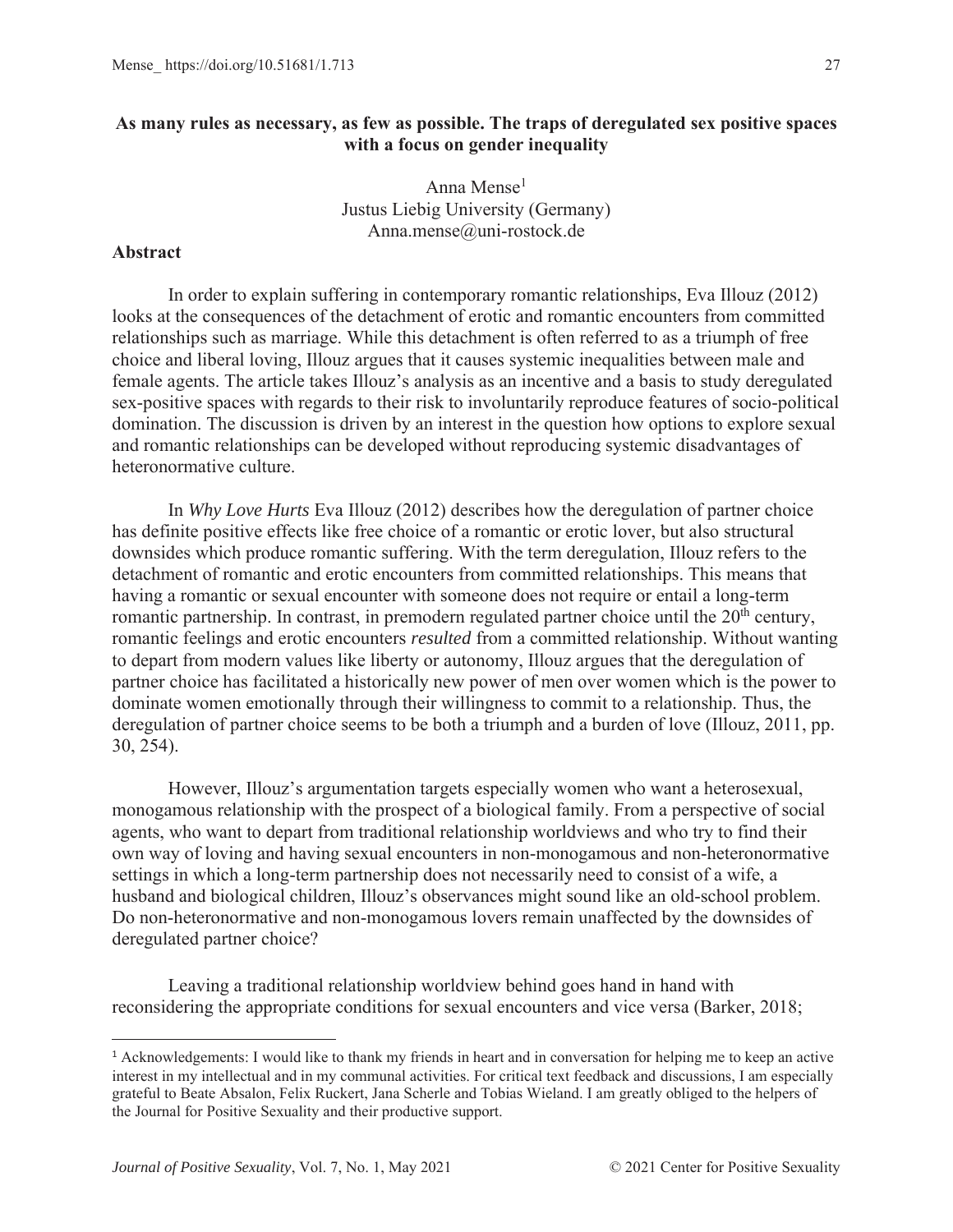Easton & Hardy, 1997; Ryan & Jethá, 2011; Schott, 2020; Veaux & Rickert, 2014). In a world in which romantic and erotic encounters take place only within a committed relationship, the question of how romantic feelings and sexual encounters correlate does not need to be answered. On the contrary, in a world of deregulated partner choice, different social forms of romantic and erotic bonding reflect different answers to the question how love and sex hang together. Once questioning heteronormative monogamous culture, it appears that sexuality has more facets than biological sex (male or female), sexual orientation (heterosexual or homosexual) and a particular type of sexual practice (penetrative genital stimulation) within a particular social narrative (lifelong marriage and family).

Having said this, *sex-positive spaces* seem to host people who are curious about exploring different facets of sexuality, for instance sexual attraction, preferences and desire; emotional attraction and expression; or sexual expression and practices as well as biological sex, gender identity and gender expression. Moreover, people who visit certain sex-positive spaces seem to be curious about finding ways to form relationships according to their individual needs rather than unreflectingly pursuing heteronormative, monogamous partnerships with a fixed outcome. Nevertheless, it is important to notice that departing from a heteronormative monogamous culture neither cancels heterosexuality and monogamy nor does it say that participants in sexpositive spaces are not heterosexual and/or monogamous. Presenting the downsides of heteronormative monogamous culture does not attack heterosexuality or monogamy, but it illustrates the negative effects of framing romance and sex within a rigid worldview of only two sexes and it considers the prospect of different possible types of loving relationships which can coexist with each other.

In this text I treat sex-positive spaces as a cultural environment, in which two transformative dynamics come together and represent the detachment of romantic feelings and sexual encounters from committed relationships. These are the readiness to reconsider different types of romantic relationships and the readiness to explore sexual encounters and sexuality outside committed relationships. In brief, I treat sex-positive spaces as an environment in which people explore different ways of relating to each other (Heckert, 2010). Thus, these spaces are experimental areas for deregulated partner choice. On the one hand, I want to motivate a reflection about the emancipatory potential of sex-positive spaces. On the other hand, I want to consider how far they risk fostering socio-political domination *because* of their experimental character. For this endeavour, it will be necessary to take a closer look at Illouz's analysis of deregulated partner choice and its effects on romantic suffering in the first section of this text. In the second section, I offer a systematic description of sex-positive spaces. In the concluding part, I will present possible traps of sex-positive spaces when it comes to unintentionally reproducing social conditions even though they might be aspired to be overcome.

I hope my reflections will contribute respectful insights about the correlation between heterosexual monogamy and romantic suffering, informative descriptions about sex-positive spaces as well as productive comments for navigating in such spaces. Eventually, I hope that I can make visible, in how far the perspectives, skills and insights which underlie characteristics of sex-positive spaces show that *sex-positivity* is not sufficiently described by referring to valuing, promoting or having (more) sex. Sex-positivity is an attitude that addresses the question of how people want to live with each other, how they can connect and stay connected and how they can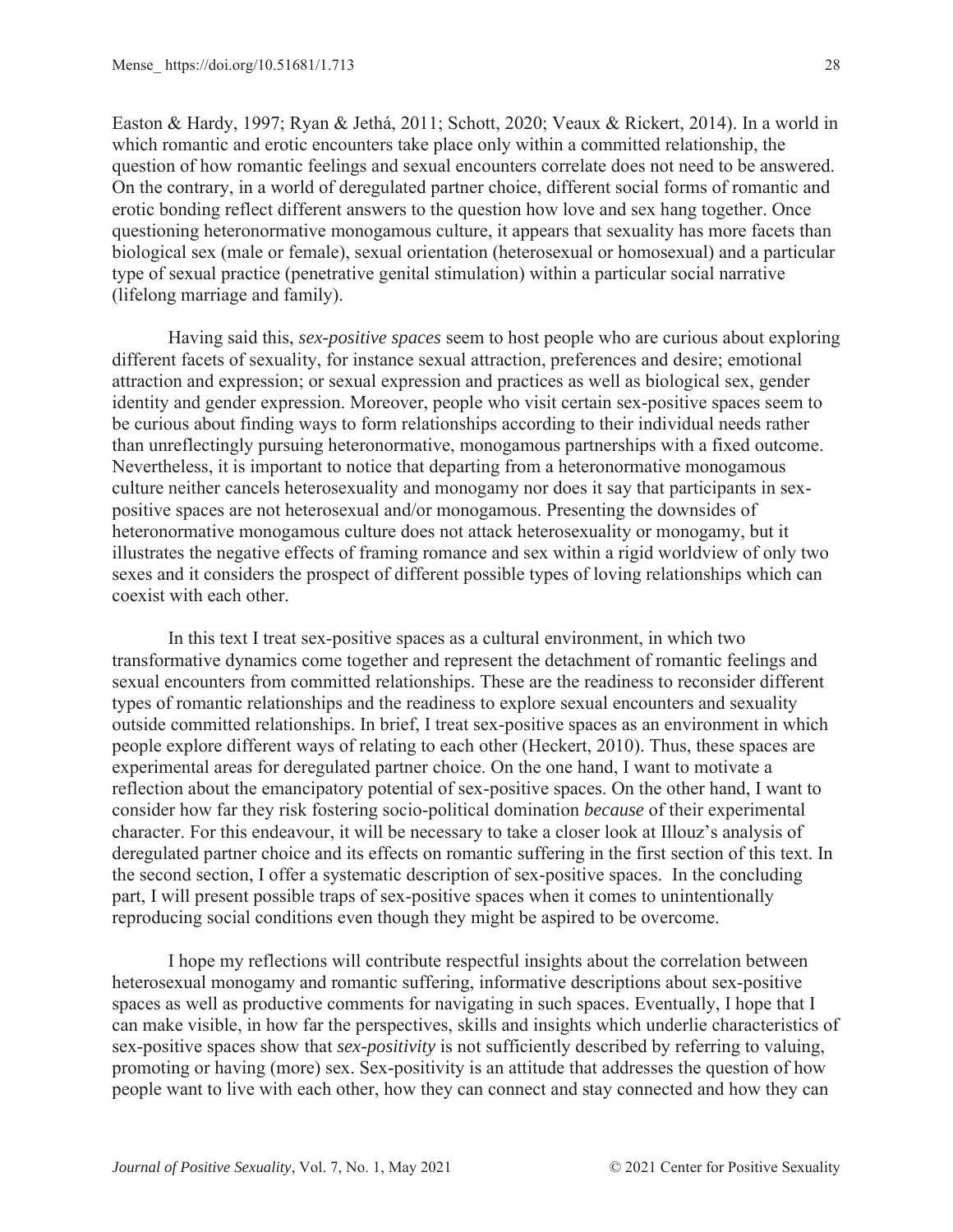enjoy themselves individually as well as in each other's company. In this sense, *integrated sexpositivity* addresses fundamental communal principles of living in a society. Thus, it is a profound answer to the question how collective co-happiness is possible.

### **Emotional Suffering and Gender Inequality in Romantic Relationships**

In *Why Love Hurts,* Eva Illouz (2012) argues that a historically new power has developed in contemporary romantic, monogamous, heterosexual relationships which – among other factors – fuels emotional suffering in such relationships. Illouz demonstrates how a liberation of free romantic choice and erotic possibilities has developed into a structure that produces systematic gender inequalities and helps to maintain a power imbalance of men over women in romantic relationships. Illouz develops her argumentation describing the contrast between regulated middle-class partner choice in premodern times until roughly the middle of the 19<sup>th</sup> century and partner choice in modern times since the beginning of the 20<sup>th</sup> century. For her analysis of the differences between courtship in premodern and modern times, Illouz uses the novels of Jane Austen for the first. For the latter she uses qualitative interviews. In the beginning of this section, I will first present the characteristics of (de-)regulated partner choice, so that I can subsequently explain Illouz's thesis of an emotional power imbalance and the role that romantic love has for the genesis of self-worth.

In order to understand Illouz's sociological approach, it is helpful to notice that she does not locate the causes of modern romantic suffering in psychological pathologies but in the social and political structures in which people try to live and love each other. According to Illouz (2012), pathologizing dismisses the option of understanding the societal conditions producing systematic patterns of action. Thus, instead of problematizing deficient individual action, Illouz asks which societal conditions facilitate, motivate and legitimize certain patterns of action (pp. 137-139).

# *(De-) regulation of Partner Choice*

In a  $19<sup>th</sup>$  century middle-class biography, a long-term relationship in the form of a marriage was scheduled both for men and for women and framed by social class affiliation. Partner choice across different social classes or ethnicities was not common. Personal questions like whether a committed relationship is wanted, what form it should have and who could be the right fit were not up for debate. Structures of emotional commitment evolved because all sexes were dependent upon marriage in order to gain status and survive socially and economically (Illouz, 2012, p. 125). Marriage had an overt economic character and was embedded in family structures, since it encompassed the transfer of family property to the husband, the dowry. The dowry could be reclaimed in the case of separation or divorce in order to prevent male capriciousness (Illouz, 2012, p. 69). It had the functions to strengthen the husband's bond and to anchor the relationship in a system of domestic, economic and societal obligations (Illouz, 2012, p.127). The family monitored courtship and examined the potential husband, which clearly limited a woman's liberty but also gave her security in the case of betrayal (Illouz, 2012, pp. 55- 58).

Because male agents had to prove their true intention of wanting to marry, the excessive exhibition of their affection affirmed social norms and was not interpreted as neediness. Rather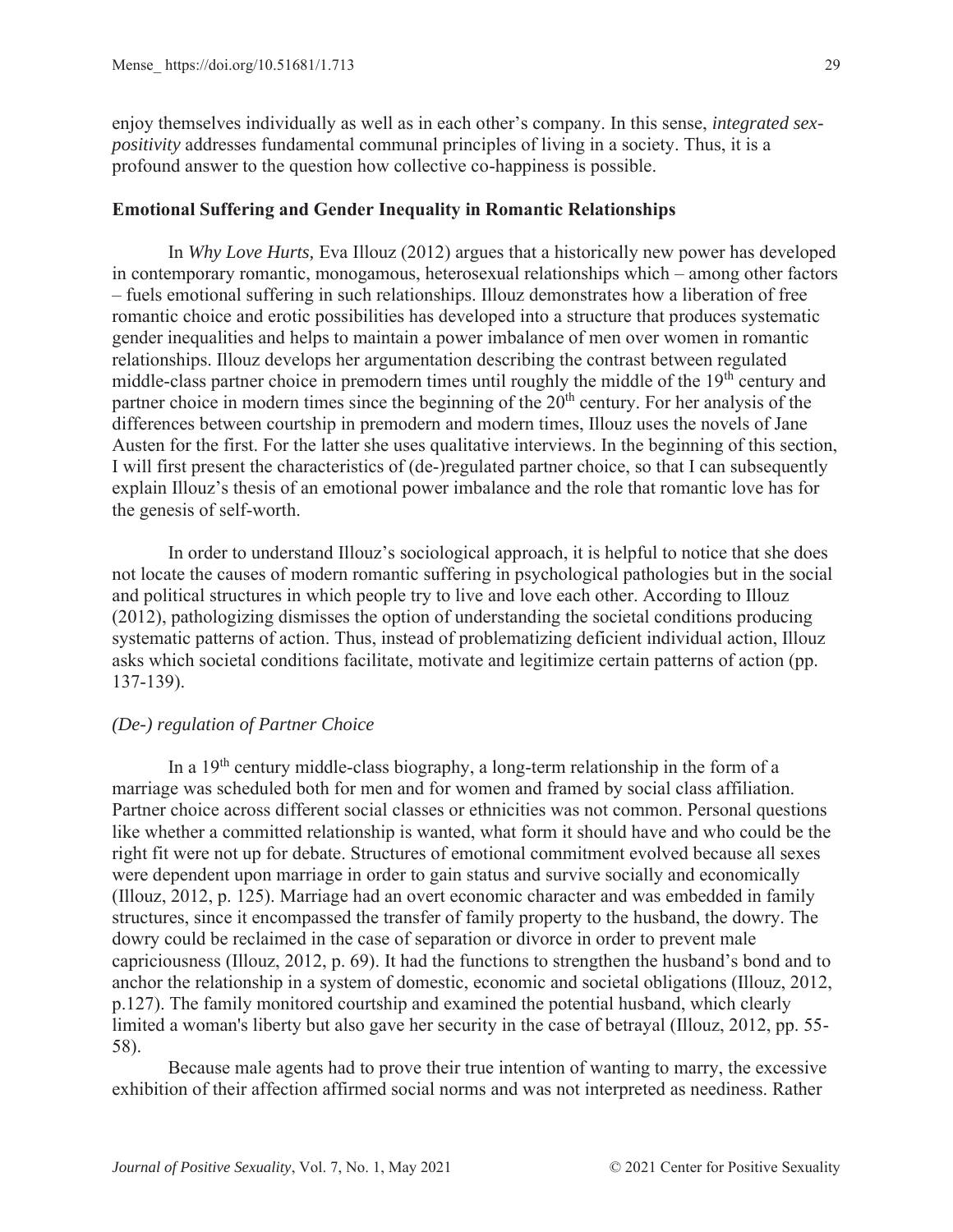than putting men at risk, the exhibition of intense feelings assured the family of the man's honorable intentions. During courtship, women were more reactive and thus emotionally less exposed than men. Female reservation in expressing emotions and sexual desire was a Christian norm, identifying virtue with female abstinence and self-control. It was the price women had to pay for moral equality and social recognition (Illouz, 2012, pp. 121-123).

In the  $19<sup>th</sup>$  century, courtship followed a normative choreography of rule-guided rituals, which mediated the emotional entanglement. Public knowledge of this choreography caused *semiotic consistency*. Rituals and rules supported agents to enter and exit relationships and it helped to prevent uncertainty in courtship (Illouz, 2012, p. 59-76). The promise, which expressed commitment, was central. Its function was to end courtship and stabilize the bond (Illouz, 2012, p. 73). Both the rigid interdiction of breaking a promise as well as the rule that intentions, utterances and actions needed to be consistent, served to make deception less probable and bring about certainty in the interpretation of courtship behaviour. Reputation, as the ability to keep one's promises, was a major requirement both for men and women; breaking a promise was socially sanctioned (Illouz, 2012, pp. 64-66, 70-73).

Illouz (2012) calls the system in which courtship was pre-structured and in which feelings were brought about by rituals and expressed only after the partners had passed the chronology of appeal and commitment, a *regime of performativity of emotions* (p. 62). In this regime, rules organised emotional experiences and their expression. Illouz (2012) calls the modern replacement a *regime of emotional authenticity* in which emotions do not follow from commitment but pre-exist commitment and encourage it. In the regime of emotional authenticity, individuals gain insight about their feelings through introspection or an overwhelming revelation such as love at first sight (p. 64). According to Illouz (2012), modern intimacy demands that a relationship originates in authentic feelings shared by both partners. In order to gain recognition and to fuse the identities into a loving *We,* the lovers reveal their true self to one another while they also have to maintain their autonomy (p. 77). However, the bonding based on authentic feelings is impacted by the necessary reproduction of the reasons out of which the relationship was favored. This is so, because feelings can change in the near future and because choices are not finite in modernity (Illouz, 2012, p. 78).

In opposition to modern times, the evaluation of a person's character was a public act in the 19th century. People had to act out an inner life that expressed publicly-shared values (Illouz, 2012, p. 82). The correspondence of character and societal norms served as a source for public recognition and it coined reputation. While the individualization of decision-making based on personal taste did liberate the individual will from normative confinements, it also weakened a source for social recognition (Illouz, 2012, pp. 79-81). Emotional intimacy, psychological compatibility and erotic charisma became new criteria in partner choice (Illouz, 2012, p. 82). But the transition from objective partner choice criteria (wealth, class, education) to subjective criteria (personality, attractiveness) made emotional rejection harder to bear. In modern times the reason for a romantic rejection is no longer an objective lack of wealth, but the person with her insufficient qualities, which she needs to exhibit nevertheless in order to reveal her true self (Illouz, 2012, pp. 68-69). Hence, what is at stake in modern courtship is the individual character of a person.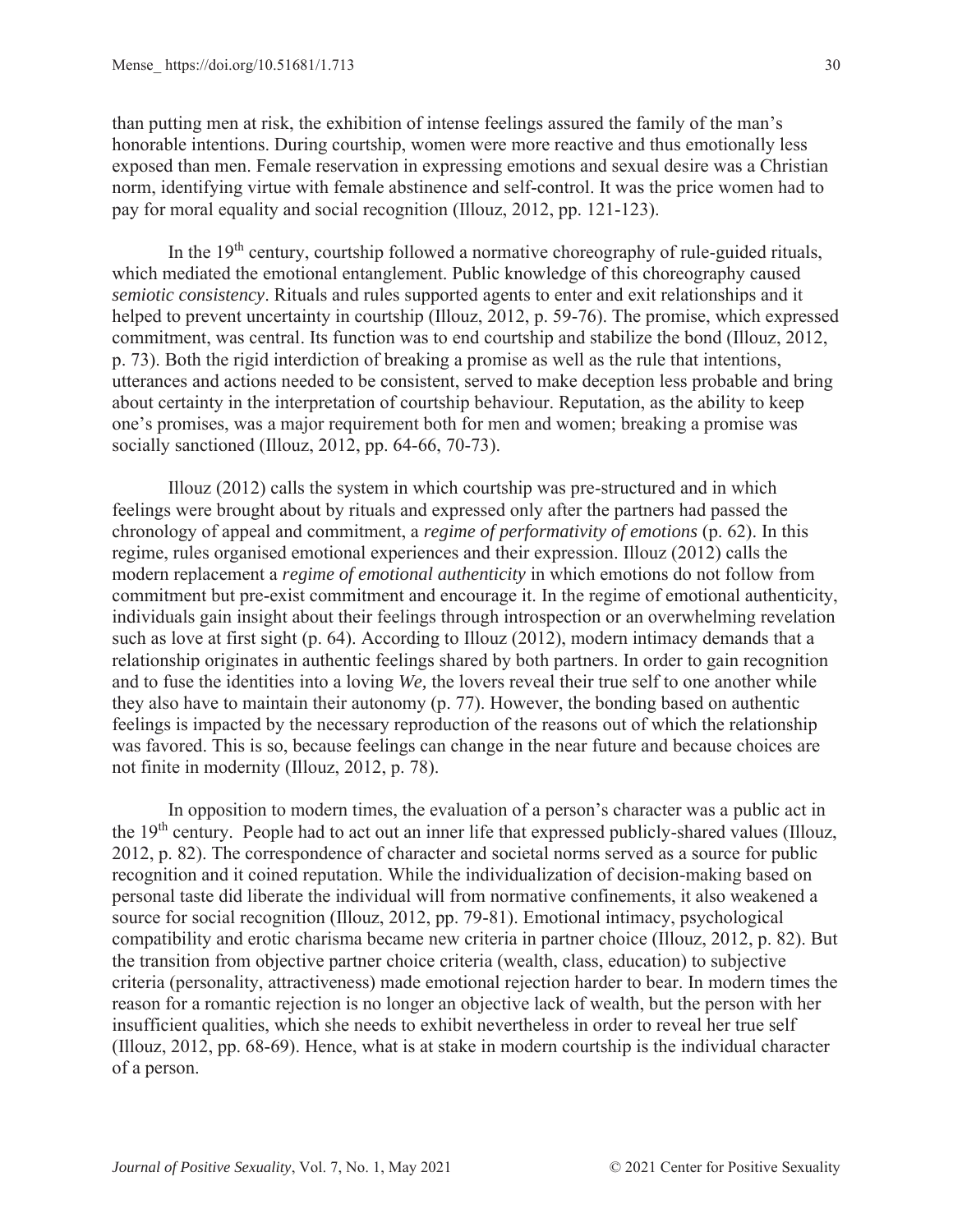Summarized, a world of deregulated partner choice is a world in which there is no more obligation to engage in a life-long romantic relationship. If a permanent romantic relationship is appealing, then there is no obligatory single form, such as a heterosexual marriage, to which this relationship has to conform. Partner choice is no longer necessarily endogamous, which means that partnership across different social classes, ethnicities and educational backgrounds is possible. There is no more default choreography of chronological rule- and code-following within courtship. In a world of deregulated partner choice, romantic relationships result from free choice and authentic feelings. Instead of the family, the individual chooses a romantic partner and she is also the carrier of choice-relevant qualities. Eventually, the self of a person is no longer defined by family or class affiliation but understood as an autonomous entity unmasking its authentic character in a romantic relationship.

This concluding description might appear to be more or less the case in at least some  $21<sup>st</sup>$ century Western societies and it is probably more appealing to modern readers than regulated partner choice, since the limitations of the latter seem to be so obvious; agents are excessively restricted in their individual scope of action, they are continuously observed and monitored, and they are not appreciated for their intrinsic value. Instead, they gain value through criteria such as wealth and status. Hence, the departure from a normative framework of courtship seems to be a triumph of free choice and romantic love. However, in the next part of this section I will explain Illouz's thesis that the departure from social regulation has facilitated the development of selfregulated marriage markets where the internalized economic character of intimate relationships is concealed and privileges are unequally distributed among male and female agents without people's awareness. But instead of tackling the social structures that produce inequality and further romantic suffering, suffering is interpreted as a consequence of a problematic female psyche so that self-doubt has become a female concept; women in particular are charged with psychological hygiene and the cure of character, thus redirecting resources which would be necessary in order to bring about societal change.

#### *New Emotional Power of Male over Female Agents*

The detachment of romantic and erotic encounters from regulated moral guidelines facilitated the development of self-regulated marriage markets, which Illouz (2012) also calls the *sexual field* (pp. 100-101). On marriage markets, individuals have more or less demanded qualities and hence they have more or less success in mating. Because partner choice is individualised, there is an open competition of individual agents, which effected a change of adequate trade objects. In Jane Austen's novels male and female agents exchanged equal goods (class, wealth, educational level). By contrast, in modern times individuals may exchange asymmetric attributes like economic status and sexiness (Illouz, 2012, pp. 101-102). In short, on the sexual field, competition is free for anyone (no endogamous exclusion), the criteria for decision making are individualized, so that asymmetric attributes can be exchanged, agents have internalized economic principles and individual choice is based on qualities expressing the authentic self of a potential partner, which is why success on the sexual field affirms a person's value (Illouz, 2012, p. 103).

Illouz (2012) argues that an important change in modern sexual relations consist in the entanglement of sexual desire and economic value (p. 113). She explains in how far culture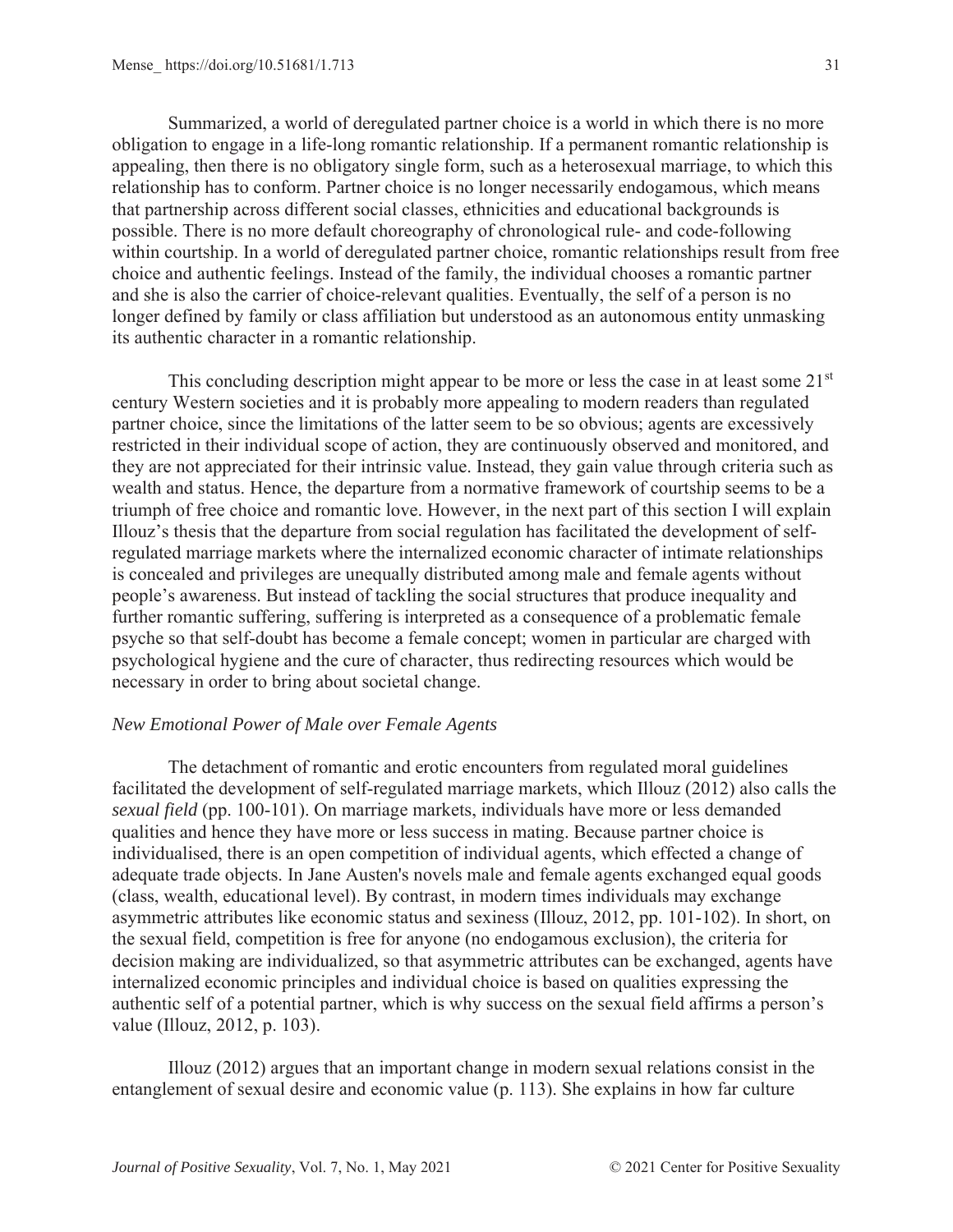industry has installed an understanding of both femininity and masculinity according to sexual attractiveness, which is why sexiness has become an important factor in partner choice, individual self-design and eventually an important factor in developing social status (Illouz, 2012, p. 89). However, male agents have experienced a decrease in power in the three domains of the working space through bureaucratization, the domestic household through feminist movements and in areas reserved solely for men through the heterosexual design of leisure facilities. As a result, sexual success has become the new male status symbol (Illouz, 2012, pp. 140-141.) in a social environment, in which sexual liberty is promoted and an industry of film and photography as well as cosmetic-, fashion- and advertisement-industries distribute an imagery of sexual attractiveness (Illouz, 2012, p. 86).

The amount of accumulated sexual successes is the simplest form of *erotic capital* (Illouz, 2012, p. 108). To be sure, it is true that erotic capital has also become economic capital for women, in so far as they may trade attractiveness for wealth in order to gain social status. However, Illouz argues that male and female agents channel sexuality differently, since they have different strategies to gain social status. While erotic capital directly furthers male social status, it only contributes to female upward mobility *if* women manage to manoeuvre their erotic capital towards a committed relationship. This is why female sexuality remains subordinated under biological reproduction and marriage, whereas for men sexuality has become the most important arena for exhibiting their status. Because of the detachment of erotic and romantic encounters from committed relationships, male and female sexual strategies separate into *serial sexuality* on the one hand and *emotional and sexual exclusivity* on the other. Since sexual seriality goes along with emotional distance, it supports male agents in dominating the sexual field. However, for women serial sexuality has always existed in parallel to sexual exclusivity since the former seems to be the strategy for securing the latter (Illouz, 2012, pp. 195-199).

In addition, men still control the greater part of economic property and cash flow, which is why committed relationships are still of decisive importance for women (Illouz, 2012, pp. 107- 108). Partnership with a male agent still is a major factor in securing the societal and economic existence of women. This is a systematically produced motivation for women to invest in committed relationships (Illouz, 2012, p. 151). But since relationships have become optional, this brings about advantages for male agents and their liberty of choice. While women frequently depend on partnership in order to secure their economic survival, men do not suffer from the same economic pressure and may enter and exit relationships without bearing the same economic consequences, which impacts people's readiness to make compromises and what they are willing to bear in relationships.

Based on the assumptions of the detachment of erotic and romantic encounters from committed relationships as well as the unequal economic necessity that committed relationships have for male and for female agents, Illouz (2012) argues that men have developed a new form of control over women on the sexual field (p. 108). Men gain and maintain their power over women *and* over other men through the accumulation of sexual successes. In the social context of a marriage market, male power translates into access to a greater amount of sexually available women, which is how sexual success has become the socio-economic status symbol for men (Illouz, 2012, p. 141). Because men, unlike women, are not only *not* sanctioned for accumulative sexual strategies but are also rewarded for them, and because male agents no longer profit from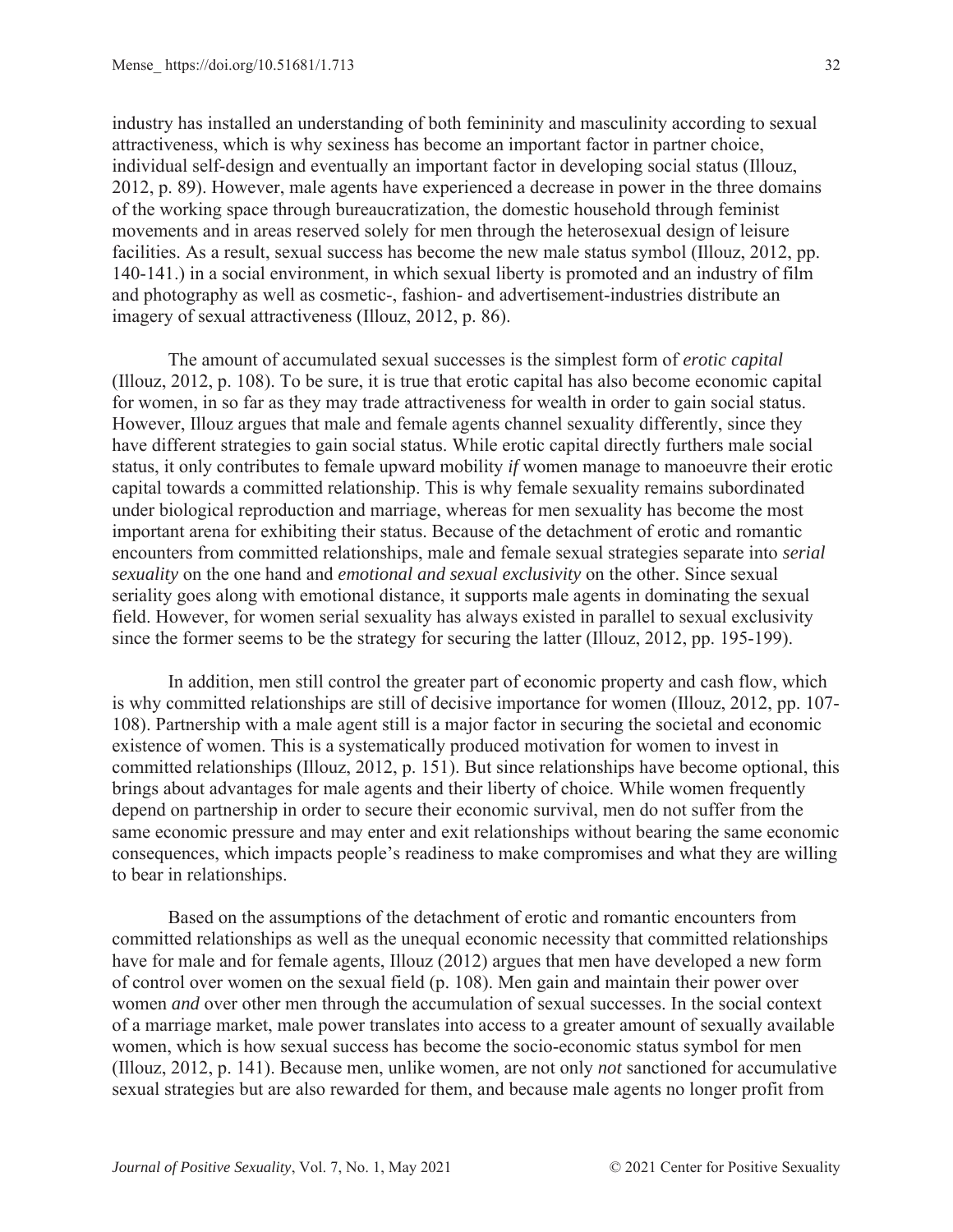marriage and a traditional family in terms of their social status, a social structure has developed which rewards men for *not* committing to romantic long-term relationships with one female agent, but instead for accumulating sexual successes. This social structure allows men to emotionally control women through their readiness to commit to a relationship (Illouz, 2012, p. 166).

A final factor that furthers men's power over women in romantic relationships, is the effect which deregulated endogamous partner choice has on competition between women on the sexual field. Because of the modern possibility of bonding across different classes, ethnicities and educational backgrounds, a greater amount of selection options became available. Again, this seems to be more problematic for female than for male agents since women have less time to form committed relationships which might lead to a biological family, and they have fewer selection options than men (Illouz, 2012, pp. 147-150). This is due to the following reasons: for the sake of education or work, women prolong their decision for a family; at the same time female fertility is biologically more restricted than male fertility. Moreover, the information of restricted female fertility is widely distributed through new information technologies, so that female courtship behaviour is interpreted as neediness in the context of the assumed female desire to form a family. In addition, statistics indicate that women tend to choose men of their age or above their age and they seem to choose men of their educational level or above their educational level as romantic partners (Illouz, 2012, p. 152). However, in accordance with feminist achievements, the number of educated women steadily increases whereas the number of educated men has increased to a much lesser degree since 1980. Statistics also indicate that men neither restrict their partner choice to a specific female age group nor to a female group of particular education (Illouz, 2012, p. 152). As a result, statistically, male agents have more mating options than female agents.

In a nutshell, because there is no dictate to marry, no external incentive like dowry, unequal economic necessity to form a committed relationship between men and women, no more mandatory connection between romantic and erotic encounters, child birth and committed relationships, unequal time restriction concerning fertility and unequal amounts of selection options for male and female agents, men are privileged to live out their autonomous life more consequently and for a longer period of time, which gives them power to dominate women emotionally (Illouz, 2012, p. 254).

# *The Role of Romantic Success for Self-Worth*

In premodern times, class affiliation and regulated courtship dictated the behavior, which, if performed satisfactorily, would bring about social recognition. Because of the removal of class affiliation in modernity, the genesis of individual worth shifts to personal and especially to romantic relationships (Illouz, 2012, p. 214). Why can people not generate self-worth on their own and why are romantic relationships assumed to be so important in order to generate selfworth? For the social philosopher Axel Honneth, the recognition of a person in a romantic relationship promises social existence. The fear of being emotionally rejected really is a fear of being invisible, that is, being socially worthless (Honneth, 2003, pp. 10-27). Thus, the fear of emotional rejection indicates the importance of a romantic relationship for social value and its impact on self-worth (Illouz, 2012, p. 230).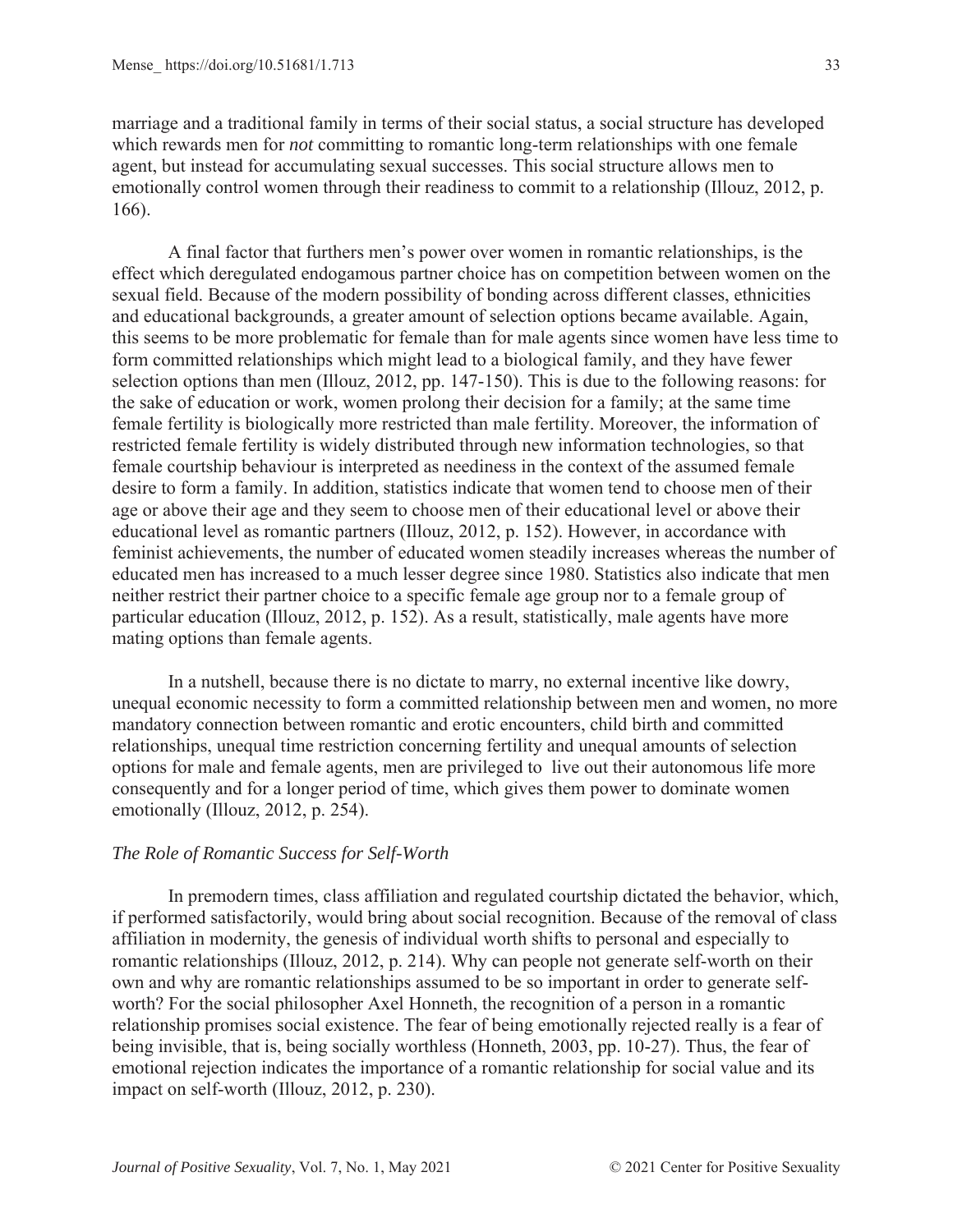Furthermore, I assume that the central role of romantic love in generating self-worth also derives from love's characteristic to bestow value on someone, which is often expressed by articulating affectionate emotions towards the beloved. This however only serves to explain love's function in contributing to self-worth, but it does not explain why romantic relationships are assumed to be the *main* source for self-worth. Illouz (2012) argues that, especially for women who gain less recognition through public channels, recognition and validation are important incentives to commit to a romantic relationship (p. 247). This is why women need romantic relationships to fulfil the function of generating self-worth. Men do not seem to be dependent upon female recognition in the same way, since according to Illouz, both men and women are in need of *male* recognition and approval in order to establish self-worth (Illouz, 2012, p. 279).

Serving as the central stage for establishing self-worth is only one demand that stresses romantic relationships. It is another challenge to relieve tension between the need for recognition on the one hand and the importance of autonomy on the other. I have suggested that self-worth has an inherent social character and develops through recognition practices. Recognition practices have shifted towards romantic relationships where they have the form of expressing loving emotions for one another. However, the practice of expressing affection towards a beloved is troubled by modernity's imperative to exhibit autonomy. As a result, individual emotional expression is being monitored in order to maintain a position of strength. Thus, recognition and autonomy are in conflict (Illouz, 2012, pp. 242-243).

Furthermore, the aim to secure autonomy causes both a commitment inhibition and an inhibition to ask for commitment. Because autonomy has such importance in modernity, the pledge for commitment has become illegitimate. Romantic partners are expected to exhibit their own autonomy but also preserve the other person's autonomy, which is translated into not demanding anything. In this structure, a promise is understood as limiting the freedom of another person to feel differently tomorrow. At the same time, though, romantic relationships have to serve as a source for recognition (Illouz, 2012, p. 248). Many of Illouz's female interviewees report their inhibition to ask for commitment in order to avoid the impression of neediness or the secret plan to drive a man into the family trap. However, Illouz (2012) argues that experiencing the question for commitment as problematic only makes sense if autonomy has already ruled out recognition (p. 245).

So far, I have explained the role of recognition in the genesis of self-worth, that this phenomenon is a modern phenomenon because individual worth has become detached from social class, why romantic relationships have become the stage for negotiating self-worth and how the constitution of self-worth is being complicated by the lived consequences of the importance of autonomy as a modern value. In this theoretical framework, Illouz (2012) claims that men are privileged to follow autonomy's imperative more determinedly and for a longer period of their life, which is why they can emotionally dominate the desire of women, who want a committed romantic relationship (p. 254). Thus, male agents control the rules of commitment as well as the rules of recognition (p. 251), which has been facilitated through the detachment of sexual and romantic encounters from committed relationships (Illouz, 2012, p. 143).

According to Illouz (2012), therapy culture does not name the societal structures and reward mechanisms, the reflection of which could further an awareness of the systemic problems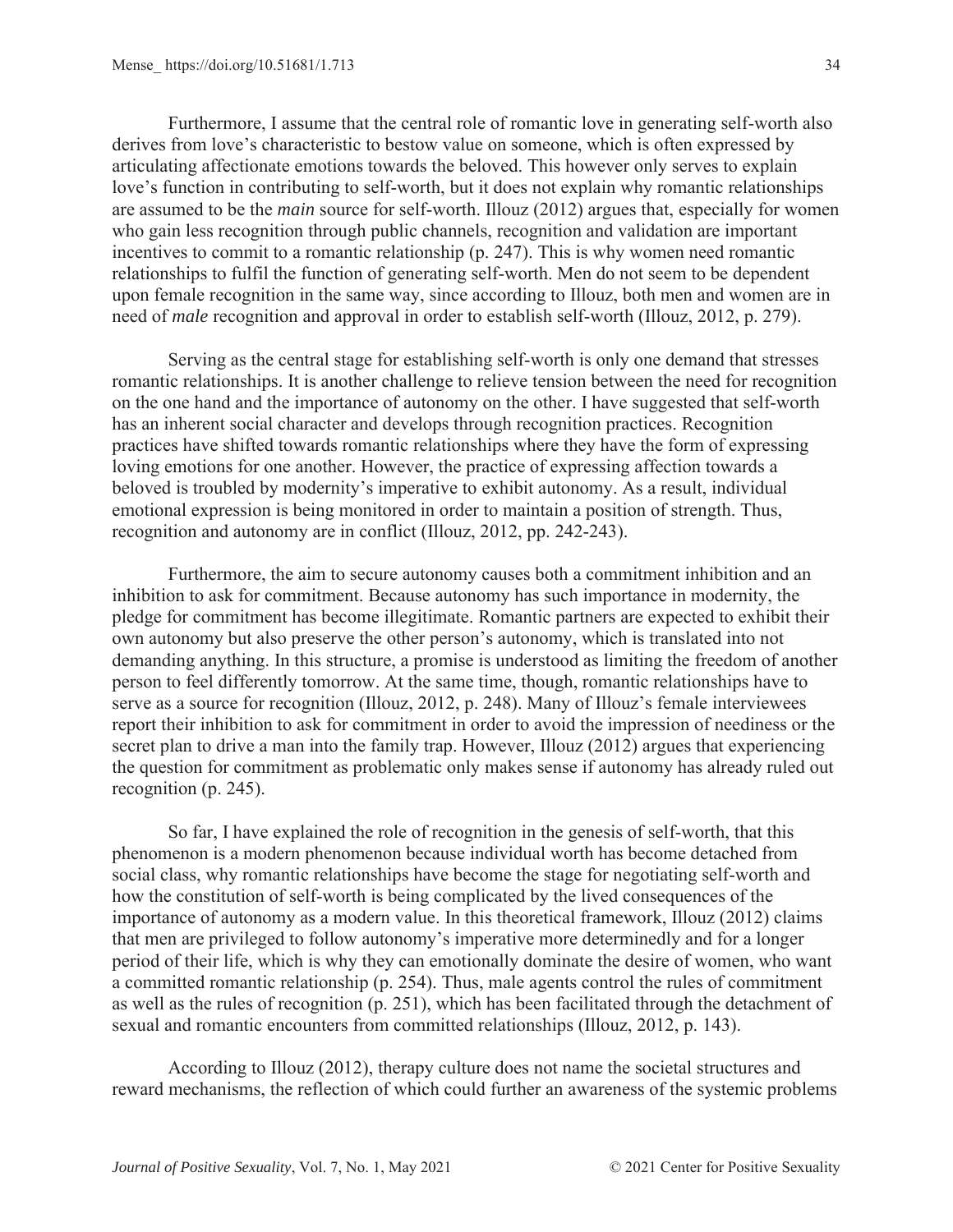so far described. Instead, it encourages lovers to investigate their individual problems, which they bring to their relationships and which they need to cure in order to be able to have a satisfying romantic relationship. Illouz argues that women especially are being encouraged to first start loving themselves, which makes women feel deficient if they love the way that they are being taught to love, which is the exertion of care (Illouz, 2012, p. 273). As a result, women accuse and doubt themselves as a response to romantic problems. The focus on individual deficits conceals that female self-accusation is a result of an unequal distribution of the privilege of autonomy between men and women. As a consequence, self-doubt becomes a female figure of thought. This indicates that women especially find themselves torn between autonomy and recognition while they lack the social anchoring that would be necessary in order to generate self-worth and escape the damaging mechanism of contemporary romantic culture (Illouz, 2012, p. 277).

# **Deregulated Sex-Positive Spaces**

The reason why I care to comprehensively communicate Illouz's analysis of romantic suffering is that I believe that some of the promising attributes in a contemporary sex-positive culture can be lost if the previously discussed socio-cultural context and the respective power dynamics remain invisible and people uncritically follow the idea that "everything is always possible." Since Illouz argues that the deregulation of partner choice consists in the detachment of erotic and romantic encounters from committed relationships, I look at corresponding unregulated phenomena here. What I call *deregulated sex-positive spaces* are semi-public communal meeting spaces allowing sexual interaction. I developed the following contents via critical discussions with a variety of people who understand themselves as being interested in sex-positive culture in one way or the other – some of them for thirty years or more. Amongst them are practitioners, artists, academics, therapists, body workers, sex workers, mediators, activists, educators, writers and students. If Illouz is correct, then under certain circumstances deregulated sex-positive spaces may offer an optimal stage for men to accumulate erotic capital, gain social status and extend their privileges, while women devote themselves to self-love and follow serial sexuality in order to arrive at sexual exclusivity and secure their social existence.

### *Regulated Sex-Positive Spaces*

Not all sex-positive spaces are deregulated spaces. Brothels or swingers' clubs for instance usually have policies that share certain criteria and that regulate how sexual contact is being conducted. Contrary to deregulated sex-positive spaces, these spaces typically reproduce heterosexual couple constellations, and they have the function to facilitate sex. People go to swinger parties and to brothels *in order* to have *sex.* Similarly, the expectation to have sex might also take place in the private bedroom. In this context it is likely that the understanding of what sex *is* is guided by a narrow idea of a traditional sex-script that starts with foreplay, has penetrative genital stimulation at its center and aims at orgasm (Kalman, 2016). In contrast, a wider understanding of "having sex" might build upon a person's capability to be aware of her own body history, to enjoy sensual pleasures of the whole body and to enjoy the intimate company of others. Private bedrooms, brothels and swingers' clubs are examples for what I want to label *regulated sex-positive spaces*, which frequently but not exclusively have (heterosexual)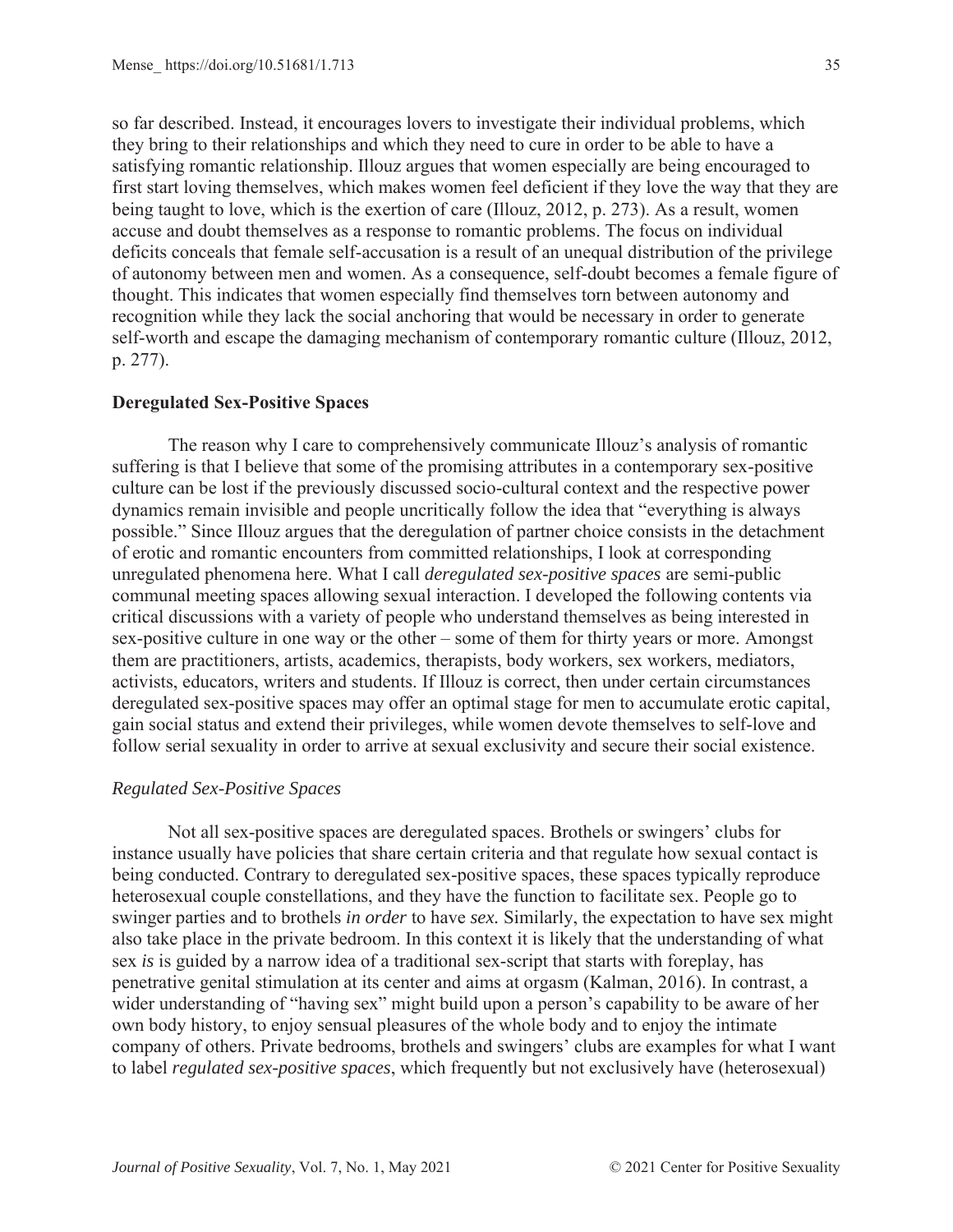couples as their focus and which take place in a normative framework within which either party acts according to the expectation to have penetrative sex

# *A Non-Heteronormative Communal Space without a Sex-Script*

The sex-positive spaces that are part of a *cultural movement* which seeks to work on the social attitude towards body awareness, bodily pleasures, sex and sexuality, differ from these regulated spaces. In this article I refer to them as deregulated sex-positive spaces. However, that does not mean that there are no rules, codes or principles. Especially the principle of consent is central in such spaces. Deregulated sex-positive spaces try to depart from heteronormativity, from a narrow sex definition and from the expectation to have sex. They give permission and opportunity to investigate practices of relating to one another in a bodily, sensual and sexual way. The difference between entering a space in order to have sex and entering a space in which sexual encounters are invited might not appear to be big. However, it does make a difference whether people focus on sex as their aim, or whether they do not have to leave a space if they want to engage with each other sexually. The attempted avoidance of a specific sexual aspiration offers *space* and *time* (Ruckert, 2018). Without the concrete intention to, let us say, penetrate someone, people get together as a group and find out what is possible in this specific social scenario. They create and pick up a dynamic that comes into being by a collective's interactions. The experience of having space and having time to expand and to find an intuition enables different participation, and it encourages different expectations and motivations to improvise, to *create* and to *co-create* a space. This is a collective and an aesthetic potential of sex-positive spaces.

### *A Risky Space of Self– and Collective Responsibility*

Sex-positive spaces that invite sex but do not regulate what is going to happen, are risky and complicated for at least two reasons: people certainly do have desires and wishes, and they seek satisfaction. Being in a space that offers the *possibility* of this satisfaction might drive a person to forcefulness. Sometimes a desire might be so urgent that a person rushes forward, gets rejected, withdraws, tries again, and therewith creates an unstable position that causes insecurity. Another reason why sex-positive spaces are risky is that probably most people's sexual biography integrates negative, shameful or even traumatic experiences. It is common to psychologize about the psychic situation of people whose sexuality diverges from normative standards. But just like non-normative sexual desires have their respective learning history, all other desires also have a learning history. And since we still live in a sex-negative culture that associates matters of sexualities with fear and "perceived threats of actual or potential pain" (Williams et. al., 2015, p. 10); that offers a vast number of dominant negative narrative models (abuse, coercion, affairs, STDs, unwanted pregnancy); that communicates homogenous body norms and uniform sexual practices; and that furthers taboo, shame and interdictions, I find it most likely that every person carries her baggage. This baggage might become problematic in a sex-positive space, which could cause a vulnerable and existential situation.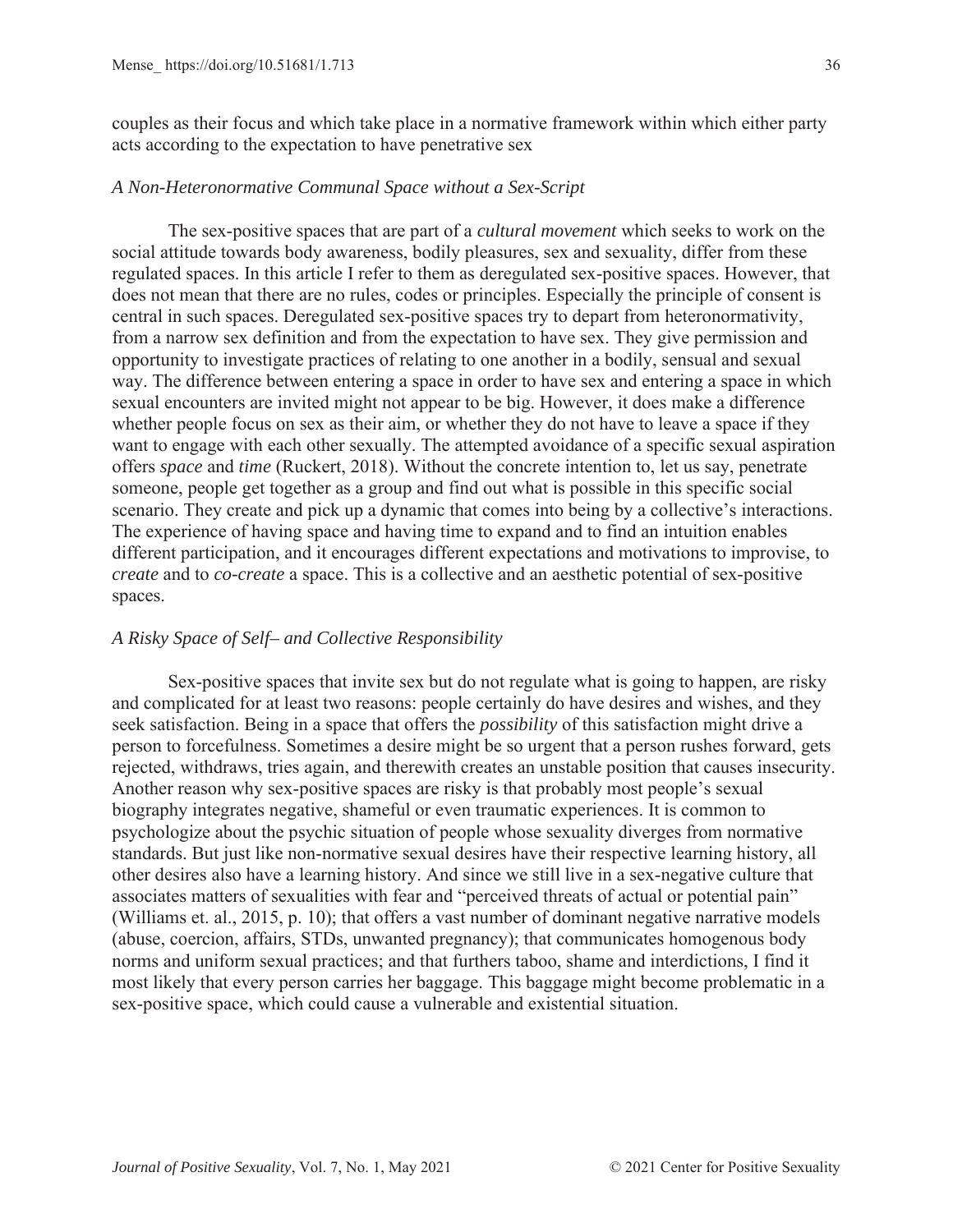### *An Emotion-Positive Space*

Deregulated sex-positive spaces not only invite sexual encounters in their variety but also *emotions* in *their* variety. They tend to be kind(er) with emotions that have a negative connotation – at least accepting and welcoming them like the happy and positive facets that people also have. A possible attempt behind this is to avoid cherry picking of socially wanted features – pleasing features that do not rub society the wrong way. Instead, a big or a very thin body, an old body, burned, torn or loose skin, a limp penis, sexual un-arousal, crying and crashing, failing and the vigorous outburst of repressed emotions are invited. The presence of this variety might invite participants to appreciate and value different body forms, diversity of sexual practices and holistic emotional landscapes. But eventually, I would argue, it is not the aim to positivize what had been framed negatively but *to relieve sexuality from value judgement* (Emcke, 2013).

### *A Semi-Public Space Enabling Visibility*

Since deregulated sex-positive spaces are collective situations, they oscillate between private and public. On the one hand, they are sheltered in a way that they take place in a room and within a designed scenario or a frame. On the other hand, they are public and they expose participants. For many, voyeurism is participation (as the character Justin Bond postulates in the movie *Shortbus*, 2006), so that an observant position is just another position in the collective situation. Moreover, the public character facilitates an awareness of variety. A variety of gender identities, gender expressions, desires, sexual practices and body forms is invited to become visible.

Since visibility can also have negative effects, such as presenting dominant role models that determine and limit meaning, enabling institutional control, or suggesting forced confession (Foucault, 1978), it seems that visibility does not have intrinsic but instrumental value. In a socio-political dimension, visibility might be the condition for an awareness of variety or for democratic participation. Concerning deregulated sex-positive spaces it might be observed that visibility is a condition for connection. The relation between visibility – what is to be perceived, how is it perceived, and the interpretation of the perceived on the one hand and a plenitude of ways that people can connect with each other on the other hand, is put on stage and played with. Practices of looking, gazing, observing, flirting, sensing or inviting become modulations of connection based on the principle of visibility.

### *Learning Culture*

The aspect of visible diversity offers a multitude of models and it contributes to a learning culture. Therefore, a common feature of deregulated sex-positive spaces is a (selforganized) workshop structure in which people who have an expertise in a certain field, invite others to practice. Because of the present variety in a deregulated sex-positive space, people tend to have a broader view on what sex is. Arousing talk, caressing participation in a group scenario, watching or masturbating might all be perceived of as having sex or being sexually engaged with others. Diversity facilitates possibilities. Since some activities might not be inviting to everyone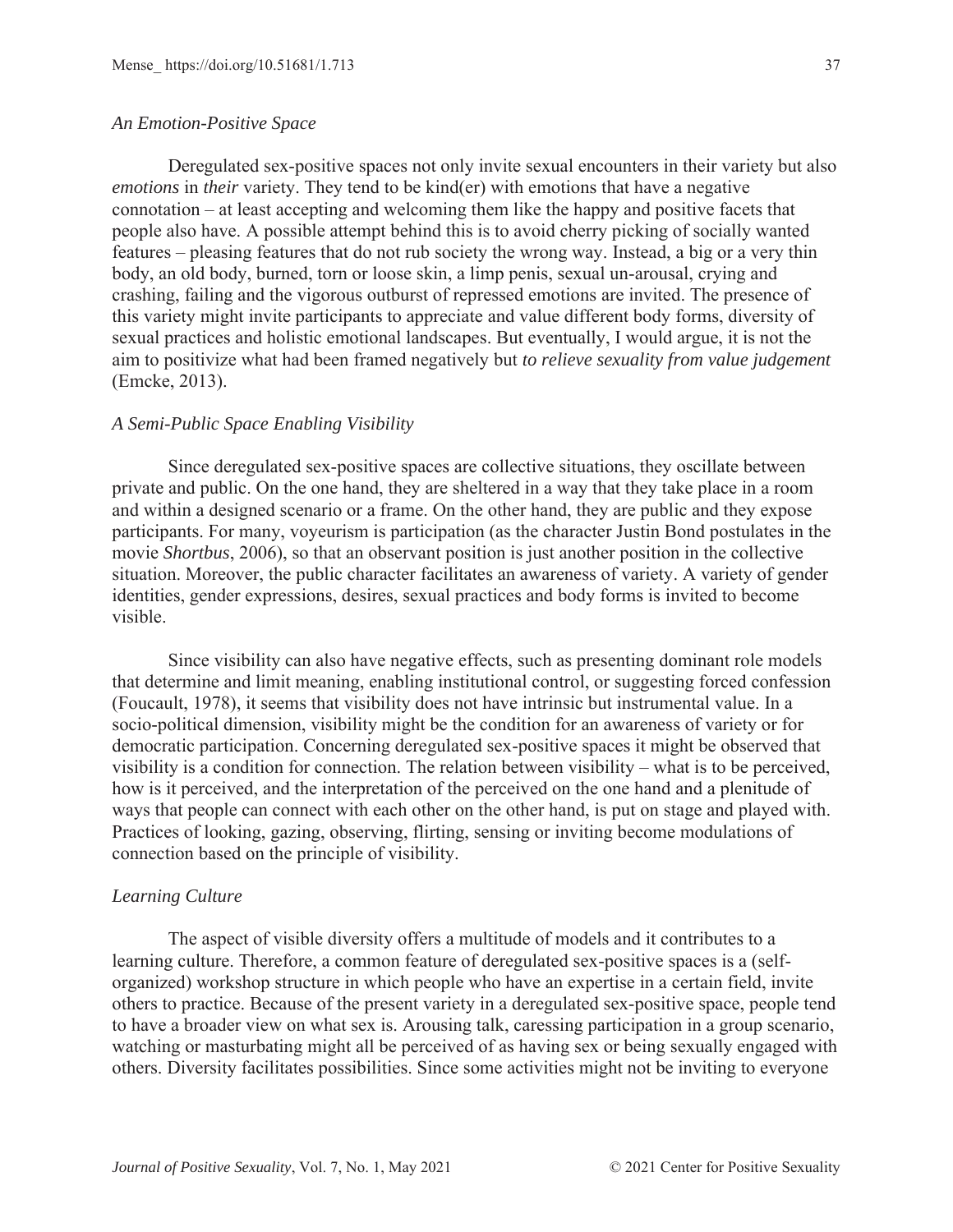in the same way, practices of negotiation and clarifying the meaning of a fantasy are important features of deregulated sex-positive spaces.

### *A Space of Negotiation and Consent*

Negotiation takes the place of psychologizing and normative judgement. The aim of negotiation is to achieve consent. In a political setting, consent differs from a majority vote in that it is a procedure which strives for acknowledging each person's needs, wants and emotional situations – and which takes them into account for decision making. The concept of consent has a major standing in a deregulated sex-positive setting since there is the attempt to avoid emotional and bodily border crossings. In the BDSM scene, consent serves as the criterion that distinguishes voluntary sexual practices from violence. In order to juristically distinguish BDSM from abuse and in order to achieve a self-understanding that does justice to the caring aspects of BDSM practices, the BDSM scene emphasized their liberal decision to do exactly what they want to do. This coined the concept of liberal consent, which says: I know what I am doing and I want to do it (Bauer, 2016). Over time, the character of this liberty has been challenged, since sexual actions develop and might turn into something which couldn't have been conceived of in the beginning of the encounter. Moreover, wanting can be the object of external influence and pressure as well as internal epistemic unawareness. Thus, the concept of critical consent has developed, which emphasizes its character of a work in progress and its need for (communicative) updates while the interaction takes place (Bauer, 2016, pp. 135-139). What is encouraged in this process of gaining more certainty about what an individual wants and what someone else wants is staying in communicative non-violent contact, gentleness and error friendliness.

### *A Play Space*

Eventually, spontaneous collective movement, the visible presence of sexual diversity and inspiring models within an affirmative and clear consensual framework, motivate people's drive to dare, to explore, to improvise and to *play*. Deregulated sex-positive spaces are play spaces. A playful attitude incorporates humor, aimless attempts, giving something a try, failing, making mistakes, and being kind with mistakes (Kalman, 2016). A distinctive feature of playfulness is that people generally tend to be rather happy. Deregulated sex-positive spaces tend to be spaces of laughter, play, togetherness, de-stressing and wellbeing.

# **Possible Traps of Deregulated Sex-Positive Spaces**

If Illouz's analysis is sound, then agents who meet in monogamous, heterosexual erotic or romantic encounters differ in their conditions regarding the socio-economic necessity of a committed relationship, the necessity of a committed relationship for the genesis of self-worth, the available time to form a committed relationship with a prospect of a biological family, the social interpretation of their bonding behavior, the competition on the sexual field, the status that derives from sexual success, the resoluteness in which they can live their autonomy, the available time for living autonomously before parenting, the psychological interpretation of their suffering and insecurities and the learning history of appropriate romantic expressions. If only a third of this is true, then the heterosexual, monogamous romantic situation is miserable from an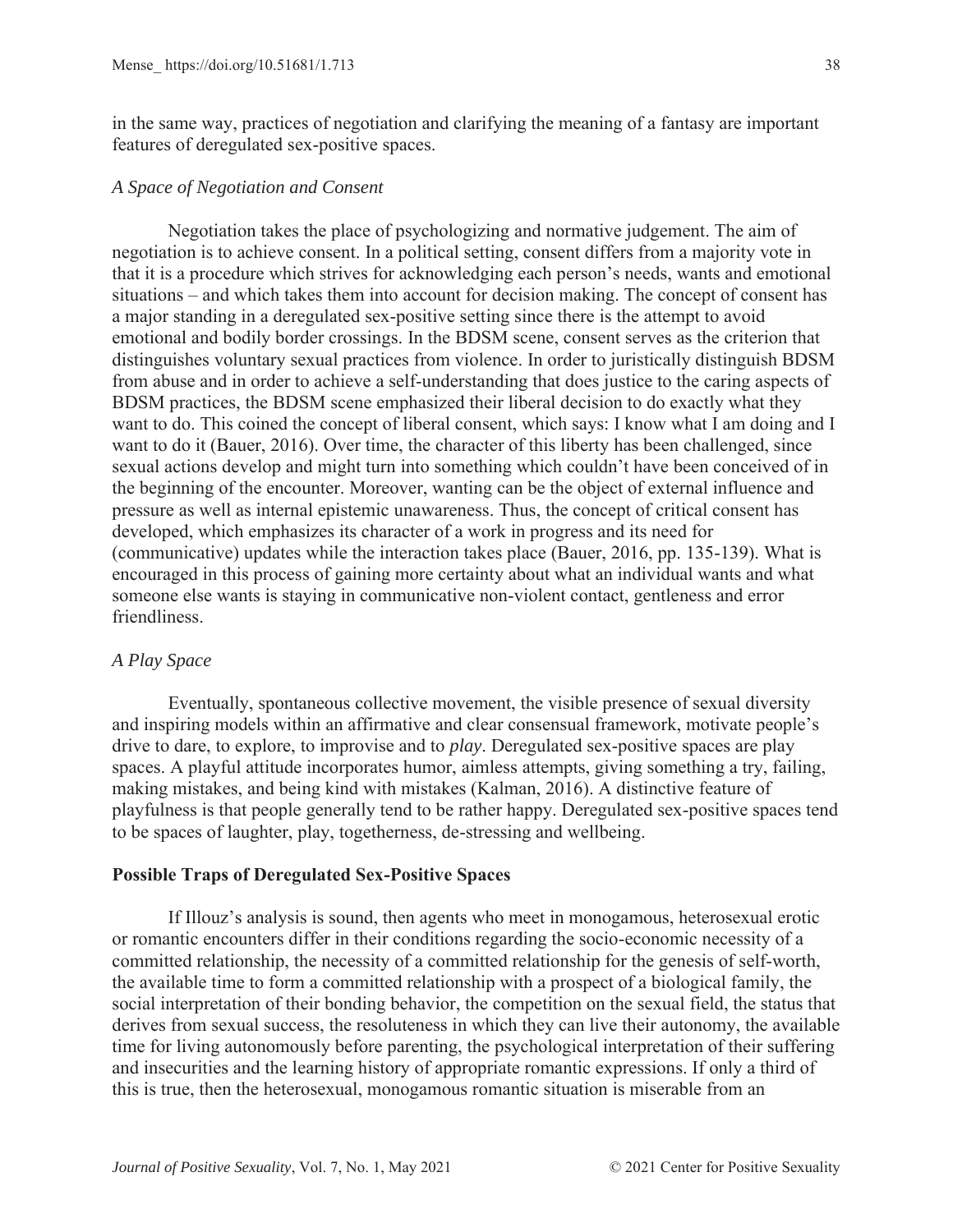emancipatory point of view and there is an urgent need to rethink romantic and sexual culture. How can sex-positive spaces manage these challenges? The rest of this section will have the form of questions rather than finite answers.

*Erotic capital*. Sex-positive spaces may fall into the trap of concealing the difference in status which men and women take away from their sexual successes and failures. If men acquire social status through the accumulation of sexual success, then certain individuals will have more status in sex-positive spaces than others, which allows them an easier sexual access to a greater number of women. However, while erotic capital directly increases male social status, Illouz (2012) argues that sexual successes further female social status only indirectly - if women manage to turn their erotic capital into a committed relationship. This frames the participation of men and women in sex-positive spaces differently. In the worst-case scenario, sex-positive spaces offer a stage to foster male erotic capital, while women exercise sexual liberty instrumentally in order to encounter someone with whom a committed relationship is possible. Moreover, Illouz (2012) argues that there are fewer selection options for women than for men on the sexual field. It is possible that this number further decreases since sex-positive communities are still rather small communities. And since sex-positivity is an attitude towards social life with an existential set of values, it is likely that participants of sex-positive spaces may want to form a relationship with a person who shares this set of values.

*Sex and money*. Illouz (2012) maintains that modern sexuality is characterized by the entanglement of economic principles and desire. What she has in mind is, for instance, the idea of weighing the best choice or calculating the most promising investment (of attention) for the best possible outcome. I hold it to be possible that the sustainability of sex-positive culture also depends on the extent to which communities find alternative ways to deal with financial resources. It is important to notice that some sex-positive events last between three and ten days and that the participation can cost a considerable amount of money. Moreover, individuals need to be able to afford not going to work within the respective time frame. Sometimes, participation is cheaper if participants work at the event. However, some events structurally depend on people who need to work as a helper if they want to participate in the event, which could lead to exploitation of socially disadvantaged people. In addition, certain style standards, gear for sexual practices or practices of body maintenance require financial efforts to buy clothing, gear and health food, to go to yoga classes and fitness facilities, to purchase beauty products or to go to a hairdresser. This might appear not to be different from a night spent in a cocktail bar and a dance club, which are possible dating environments where people stage their attractiveness. However, a critical perspective on the entanglement of capitalist economy and attractiveness needs to consider alternative ways to facilitate access to sex culture, as for instance through funding models such as pay as you like (PAL).

*Equality Illusions*. Sex-positive spaces may fall into the trap of enforcing and concealing power imbalances between the sexes, especially since visitors to such spaces might think of themselves as emancipated, open-minded and sharing values of equality. However, agreeing with the values of equality and emancipation in discourse does not guarantee the ability to habitually implement them in public life and in relationships. In fact, Koppetsch & Burkhart (1999) and Koppetsch & Speck (2015) suggests that couples might think that they have an equal relationship because they agree with the value of equality. However, in practice they do not equally distribute responsibilities and chores, leisure privileges and the opportunity of self-realization. This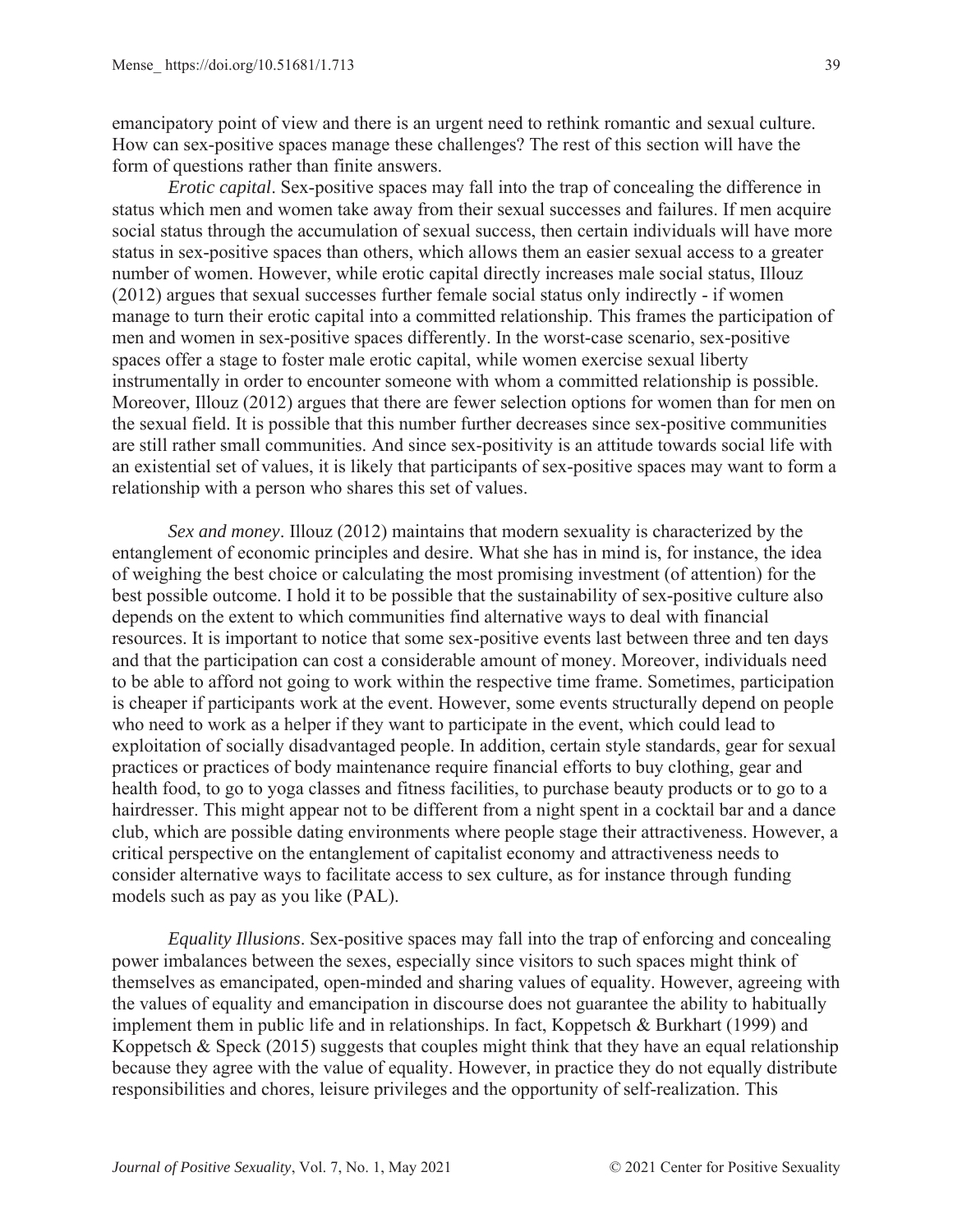discrepancy withholds privileges from women and it also withholds power and recognition resulting from the accomplished work if the partners pretend that they equally distribute opportunities and duties. However, pretending to have an equal relationship nurtures the selfimage of modern partners with emancipatory values and it secures domestic harmony – two goods that will not be given up easily. This might be why Andie Nordgren (2012), the author of *The short instructional manifesto of relationship anarchy*, assumes that people who want to bring about change need to talk about what they are doing (differently); otherwise they end up reproducing the norm.

*Pseudo-therapy*. As environments dealing with the body, emotions and sexuality, sexpositive spaces can easily get confronted with the sometimes violent effects produced by a sexnegative culture. As a result, sex-positive spaces are not only learning spaces, political spaces or aesthetic spaces but also frequently understood as healing spaces. Thus, concerning the emancipatory interests of a sex-positive culture, they may fall into the trap of reinforcing therapeutic tendencies, encourage a focus on individual problems of the psyche, distract from systematic inequalities and occupy the personal and social resources which are necessary for socio-political change. Moreover, if it is true that women are already prone to self-doubt and self-accusation (Illouz, 2012), they could fall into the trap of submitting to moral superiority, advocating generosity and compersion while silencing their anger and inner revolt, which could help to take actions against conditions that are not equally good for all participants. In addition, deregulated sex-positive spaces are not professional clinical or medical therapy environments. However, body practices, work on emotional expression or verbal exchange about sexual content may encourage psychologizing a personal biography without having the respective professional skills in order to mediate such a process if an emotional damage is being touched upon.

*Talk intimacy and confession culture*. The emphasis on expressivity, authenticity and communication in deregulated sex-positive spaces might create the illusion that intimacy generates from stripping naked in conversation. Esther Perel calls the idea of creating intimacy through excessive verbal exchange *talk intimacy* (Perel, 2007, pp. 44-46). There are several traps to this: most obviously, talk might not be everybody's channel to generate intimacy. Moreover, stripping naked in conversation does not necessarily lead to intimacy but could lead to nondistance, which might put people in an inappropriate proximity with each other (Han, 2015, p. 20). Another trap is pointed out by Foucault's indication that talking about individual sexuality might take the shape of a confession culture which facilitates institutional regulation (Foucault, 1978). The invitation to express desires and emotional states might occur as an opportunity to break through a tabooed speech culture and start a transparent discourse. But it could also further a reveal culture, in which people incautiously share personal information in an exposing and disadvantageous way. For instance, sharing intimate information with a community might trap one into building a dependent reward structure and rescue narrative, in which people are socially rewarded if they expose their vulnerable self.

*Vagueness and ambiguity*. Sometimes, terms for phenomena are dismissed as labels that limit people or phenomena and put them into a category or a drawer. However, terms are the linguistic clothing for what philosophers call concepts, and concepts are the cognitive resources for thinking. While terms can be ambiguous or polysemic, concepts cannot. Concepts can be more or less appropriate and they need to be updated, but as a network of beliefs they facilitate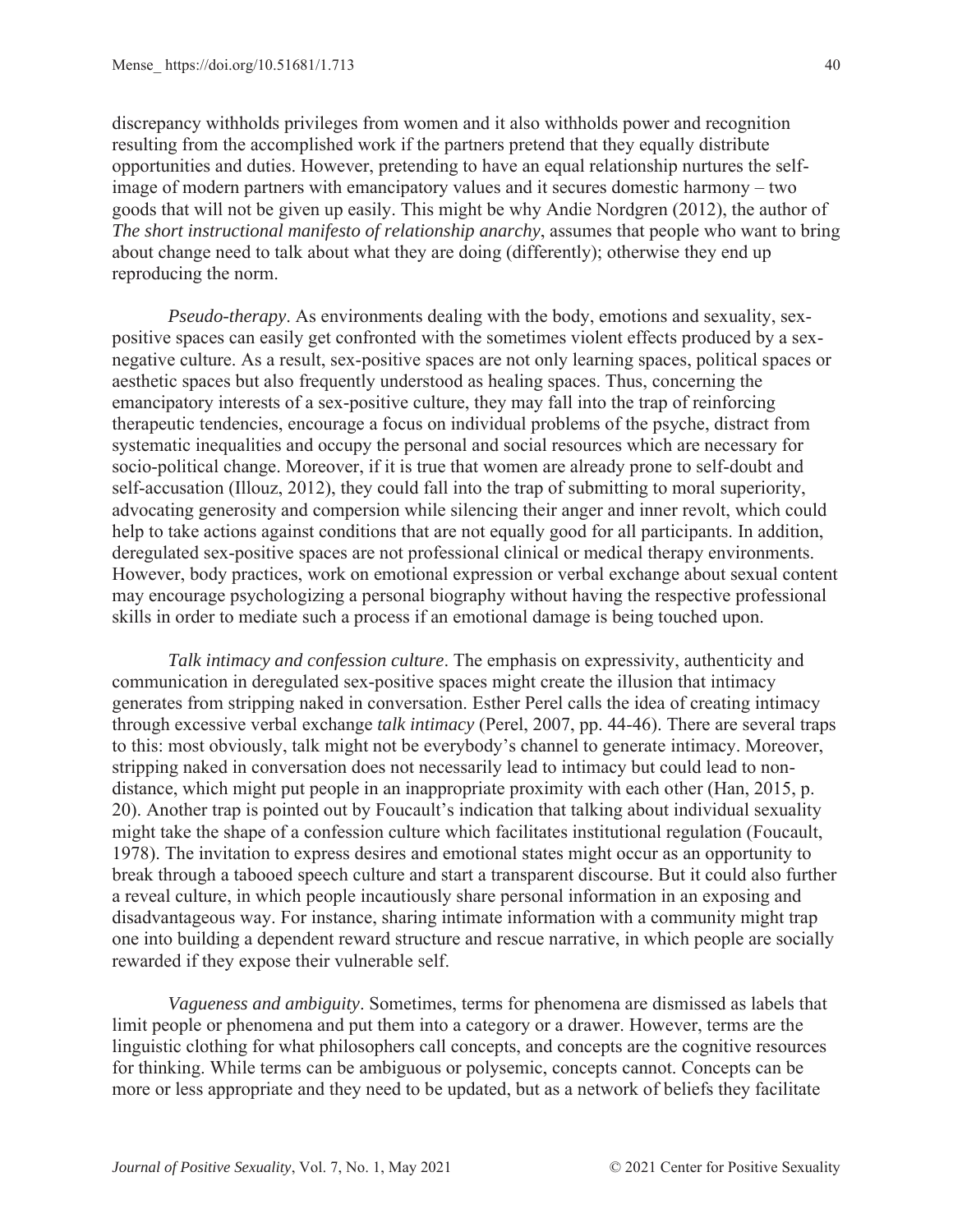reference to and understanding of phenomena in the world. The trap in not wanting to label a relationship or be precise in its description in order not to limit it, or interconnect it with normative expectations, is that people might not understand their connection or relationship. Therefore, they might not understand when they are in a harmful relationship, when they are systematically disadvantaged and they might not be able to criticize aspects with which they are uncomfortable. If this is true, then it is hard to see where trust and reliability could be coming from.

*Commitment inhibition and emotional sensation seeking*. If Illouz is correct and recognition has been ruled out by the importance of autonomy, and thus, the request for commitment or a promise has become illegitimate, then it is hard to see how far the request for commitment can be asked without causing stress and being understood as a demand or a thread. Deregulated sex-positive spaces cover a plenitude of bodily, emotional, sexual and social learning areas such as dealing with shame, anger and rejection, speaking about sexual fantasies, recognizing and drawing boundaries or practicing negotiation. In face of the tension between commitment and autonomy and because the amount and density of emotionally and sexually engaging experiences is so high in sex-positive spaces, individuals may be tempted to continuously strive for the next thrill (Illouz, 2004). Hence, I assume that it might be helpful to also include commitment as a topic and an area of practice.

*Missing social embedding*. There are still few models giving examples for departing from a heteronormative, monogamous romantic relationship. Having fewer people who might give good feedback and who support the attempt to relate to one another differently, as well as a lack of guidelines and models for how to struggle through conflicts, find suitable decision making processes or renovate relationship agreements, might trap people in (social) isolation. If relating differently in romantic and sexual relationships is central for the way in which a community is built, then sex-positive spaces might contribute to a very different culture. However, if emancipatory attempts aim at social change and not at a parallel society, then sex-positive culture needs to be accessible and provide ways to bridge gaps.

*Facilitation is not empowerment*. Sex-positive spaces demand a high level of communicative skills, reflective skills, emotion regulatory skills, proprioceptive awareness, error friendliness, integrity and the willingness to embark on improvisation, learning and intrapersonal as well as interpersonal diversity and unfamiliarity. The reward, as I see it, is relaxed loving and a relaxed sex life.

# **Conclusion**

Based on Eva Illouz's sociological explanation of modern suffering in heterosexual, monogamous romantic relationships, I have considered possible traps which deregulated sexpositive spaces might walk into. Despite its promise of liberal loving, Illouz holds the deregulation of courtship, that is, the detachment of romantic and erotic encounters from committed relationships, to be one major factor contributing to a social situation in which the privilege of autonomy is unequally distributed between men and women. This enables men to dominate women emotionally. Since sex-positive spaces can be understood as one form of deregulating erotic encounters, I followed the question whether these spaces are especially prone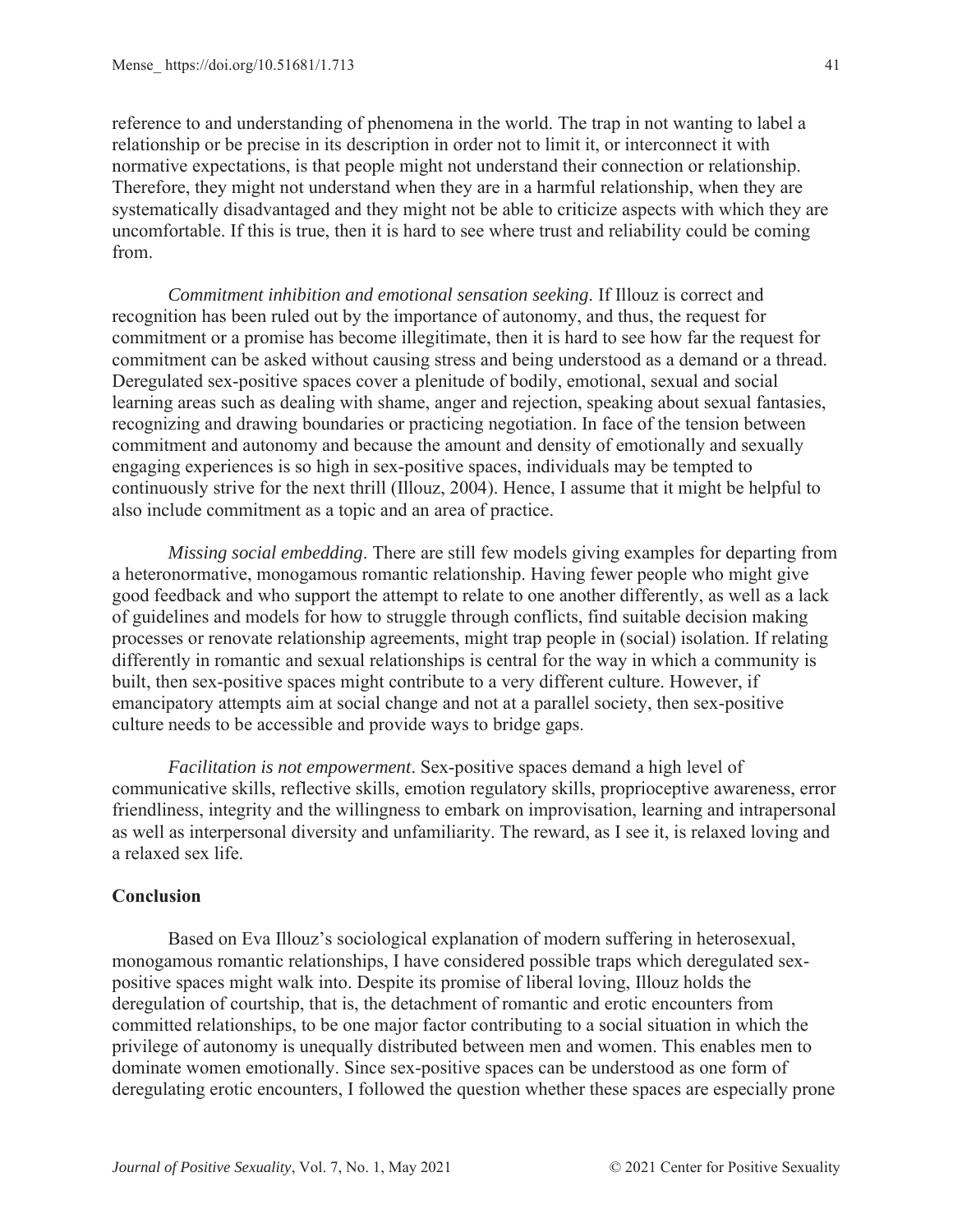to reproduce social inequalities as described by Illouz, or whether they are especially suitable to overcome inequalities and bring forth emancipatory change.

My response is the following: deregulated sex-positive spaces are a part of sex-positive culture and activism. As such, they address fundamental dimensions of social life. The prospect is a society that figures out answers to many important how-to questions concerning personal and social life: how to show and communicate affection, how to relate to yourself and to your body, how to relate to other people and their bodies, how to find an appropriate proximity, how to get into and out of contact, how to maintain connection, how to deal with desire, how to negotiate bodily and romantic interests, how to deal with a diversity of emotions within people and among people, how to deal with failure and error, how to communicate borders firmly, how to reject someone with respect and how to deal with rejection, how to solve conflicts as a community while respecting personal space and so forth – the list is long.

The crucial point, as I see it, is that sex-positive culture needs to be good in practice and not only in theory. This is why Illouz offers both a reminder of how circumstances that are not intentionally arranged can still fall into place and the explanation to the normative suggestion that sex-positive culture needs to be feminist. While practice does encompass critical discourse and content work, it is also necessary to translate its contents into action. There is no *good in theory but* […]. Relating to one another is exactly what people do in practice no matter whether they are in professional, personal or sexual contact. A social program is only as good as it is in lived reality.

#### **References**

Barker, M. J. (2018). *Rewriting the Rules. An Anti Self-Help Guide to Love, Sex and Relationships* (2nd ed.). Routledge. Bauer, R. (2016). Vom liberalen zum kritischen Konsens. In A. Borkenhagen, E. Brähler (Eds.), *Wer liebt, der straft? (pp. 129–142)*. Psychosozial-Verlag. Easton, D., Hardy, J. W. (1997). *The Ethical Slut. A Practical Guide to Polyamory, Open Relationships & Other Adventures* (2nd ed.). Celestial Arts, 2009. Emcke, C. (2016). *Wie wir begehren* (3rd ed.). Fischer. Foucault, M. (1978). *The History of Sexuality*. Pantheon Books. Han, B. (2015). *Agonie des Eros* (4th ed.). Matthes & Seitz. Heckert, J. (2010). Relating Differently. *Sexualities*. 13(4). 403*–*411. https://doi.org/10.1177/1363460710370651 Honneth, A. (2003). *Unsichtbarkeit. Stationen einer Theorie der Intersubjektivität*. Suhrkamp. Illouz, E. (2004). Zur postmodernen Lage der Liebe. In P. Kemper, U. Sonnenschein (Eds.), *Das Abenteuer Liebe. Bestandsaufnahme eines unordentlichen Gefühls* (pp. 251*–*259). Suhrkamp. Illouz, E. (2012). *Warum Liebe weh tut*. Suhrkamp. Kalman, H. (2016). Some Notes on Faking. In S. L. Adams, Sarah, C. M. Davidson, C. R. Lundquist, (Eds.), *New Philosophies of Sex and Love: Thinking through Desire* (pp. 257*–* 277). Rowman & Littlefield International. Koppetsch, C., Burkart, G. (1999). *Die Illusion der Emanzipation. Zur Wirksamkeit latenter Geschlechtsnormen im Milieuvergleich*. UVK. Koppetsch, C., Speck, S. (2015). *Wenn der Mann kein Ernährer mehr ist. Geschlechterkonflikte in Krisenzeiten*. Suhrkamp. Nordgren, A. (July 6<sup>th</sup>, 2012). *The Short Instructional Manifesto for Relationship Anarchy*. Retrieved September 9, 2020, from https://theanarchistlibrary.org/library/andienordgren-the-short-instructional-manifesto-

for-relationship-anarchy